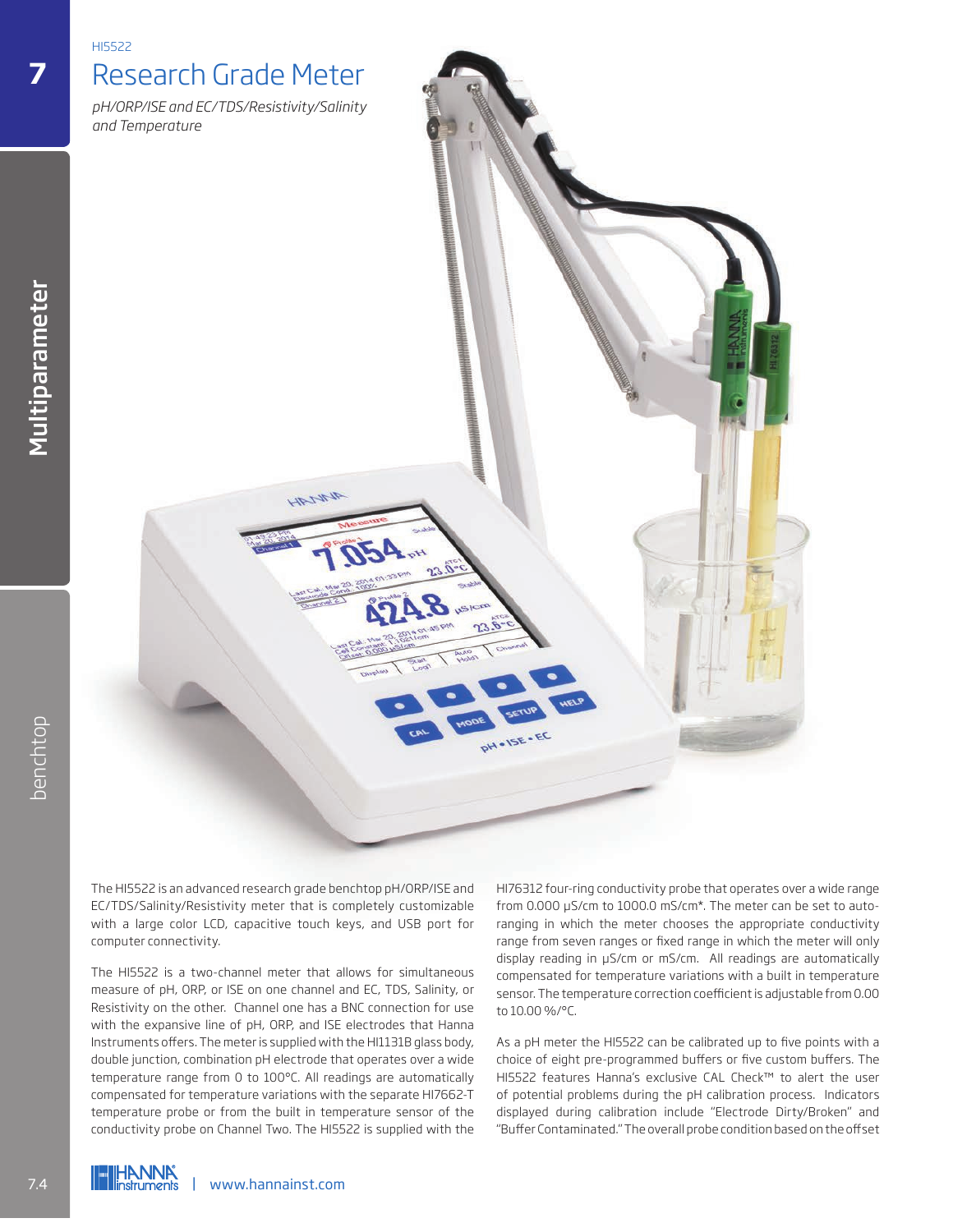and slope characteristic of the electrode is displayed as a percentage after calibration is complete.

In ISE mode the HI5522 can be calibrated up to five points with a choice of five fixed standards or five user defined in any concentration unit. The calibration data including date, time, standards used and slope can be viewed at any time along with the current measurement by selecting the Good Laboratory Practice (GLP) display option.

As an EC/TDS/Salinity/Resistivity meter the HI5522 can be calibrated up to four points with a choice of six pre-programmed conductivity standards or user defined custom standards. Resistivity, TDS, Practical Salinity (PSU) and Natural Seawater Scale are calibrated through conductivity. The % NaCl is calibrated to single point with the HI7037 salinity standard. The calibration data including date, time, and

standards used, offset and cell factor can be accessed at any time along with the current measurement by selecting the Good Laboratory Practice (GLP) display option.

For the measurement of high purity water used in pharmaceutical manufacturing, the HI5522 is programmed with the three stages of the USP <645> method. Once a stage is met a report is generated and can be saved. Up to 200 reports can be stored and transferred to a Windows® compatible computer using the supplied USB cable and software.

Three selectable logging modes are available: automatic, manual and AutoHold logging. Up to 100,000 data points can be recorded in 100 lots with 50,000 records max/lot on each channel and exported to a computer for data review and storage.

### Customizable User Interface

The user interface of the HI5522 allows the user to show measurements in various modes: basic measurement with or without GLP information, real-time graphing, and logging data. Calibration stability criteria can be adjusted from fast, moderate, and accurate. Programmable alarm limits can be set to inside or outside allowable limits.

### Color Graphic LCD

The HI5522 features a color graphic LCD with on-screen help, graphic, and custom color configurations. The display allows for realtime graphing and the use of virtual keys provide for an intuitive user interface.

### Capacitive Touch

The HI5522 features sensitive capacitive touch buttons for accurate keystrokes when navigating menus and screens. There are four dedicated keys that are used for routine operations including calibration and switching measurement modes and four virtual keys that change based upon use. The capacitive touch technology ensures the buttons never get clogged with sample residue.

### Four Ring Conductivity Probe

All readings are performed with the HI76312 four-ring conductivity probe that has a built in temperature sensor for automatic temperature correction. The four rings are made with platinum and the body of the electrode is made of Polyetherimide (PEI) plastic that is resistant to many harsh chemicals. The four-ring design allows for this probe to be used over a wide range of measurements.

### Choice of Calibration

Automatic buffer recognition, semiautomatic, and direct manual entry pH calibration options are available for calibrating up to five points, from a selection of eight standard buffers and up to five custom buffers. For the conductivity channel the calibration can be set to automatic standard recognition or user entry along with a choice of single or multipoint. Calibration can be performed up to four points when multi-point is selected.

### CAL Check™

CAL Check alerts users to potential problems during the calibration of the pH electrode. Indicators include "Electrode Dirty/Broken," "Buffer Contaminated," electrode response time and the overall probe condition as a percentage that is based on the offset and slope characteristics.

### GLP Data

 HI5522 includes a GLP Feature that allows users to view calibration data and calibration expiration information at the touch of a key. Calibration data include date, time, standards used for calibration.

## ISE Measurement with Choice of Concentration Units

The HI5522 allows for calibration and readings in choice of concentration units. The choices of concentration units include ppt, g/L, mg/mL, ppm, mg/L, μg/L, ppb, μg/L, mg/mL, M, mol/L, mmol/L, %w/v and a userdefined unit.

## ISE Measurement with Incremental Methods

The known addition, known subtraction, analyte addition, and analyte subtraction incremental methods are pre-programmed into the HI5522. Simply follow the on screen guided procedure and the meter will perform the calculation automatically allowing for a higher level of accuracy to be obtained as compared to a direct ISE measurement.

### Data Logging

Three selectable logging modes are available on the HI5522: automatic, manual, and AutoHold logging. Automatic and manual logs up to 100 lots with 50,000 records max/ lot, with up to 100,000 total data points. Automatic logging features the option to save data according to sampling period and interval.

### Data Transfer

Data can be transferred to a PC with USB cable and HI92000 software (both sold separately).

### Contextual Help

Contextual help is always available through a dedicated "HELP" key. Clear tutorial messages and directions are available on-screen to quickly and easily guide users through setup and calibration. The help information displayed is relative to the setting/option being viewed. AutoHold logging. Automatic and manual<br>logs up to 100 lots with 50,000 records max/<br>bot, with up to 100,000 total data points.<br>Automatic logging features the option to<br>save data according to sampling period and<br>interval.<br>D

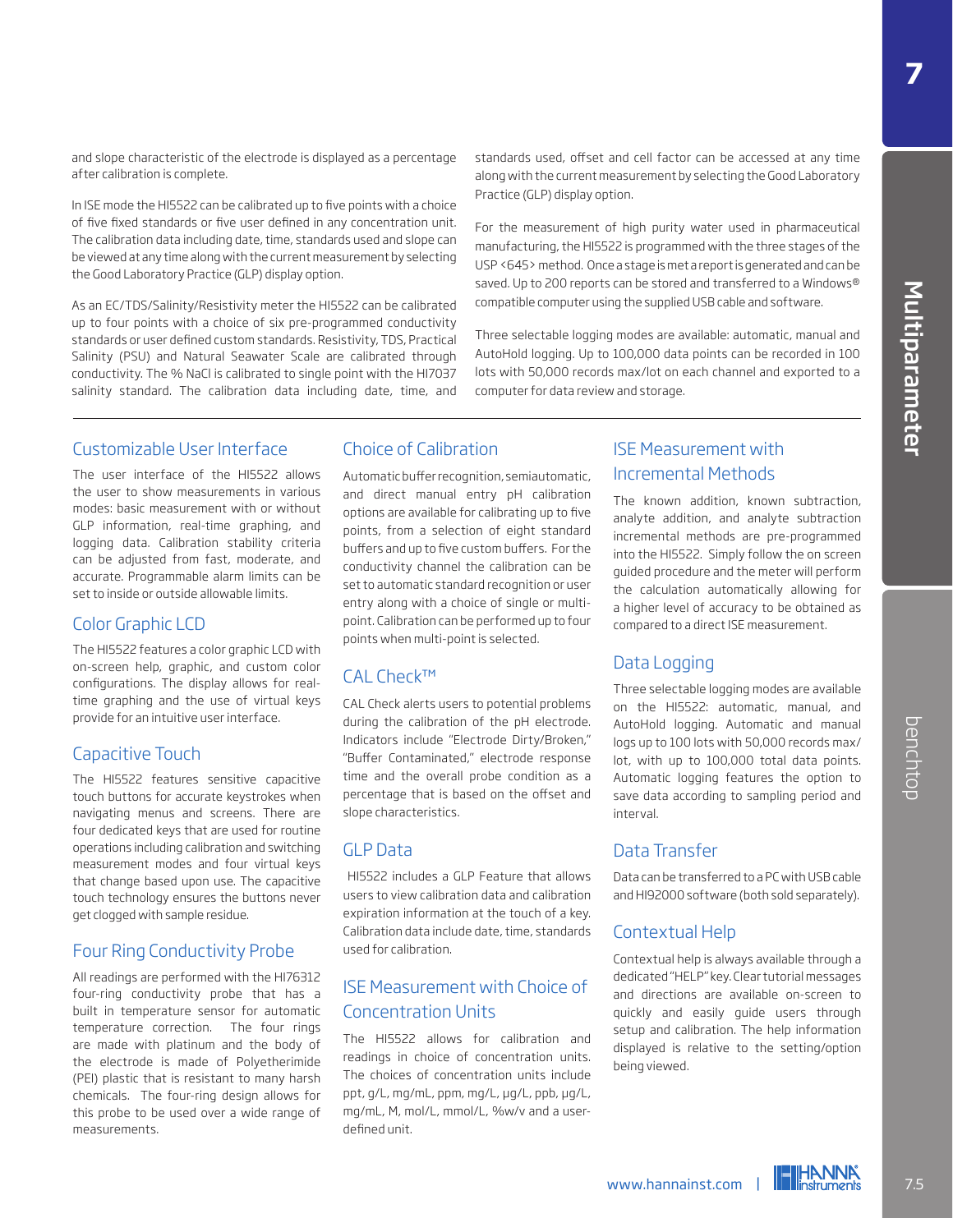# pH and EC Features **<sup>7</sup>**

## pH CAL Check™

Proper calibration of the pH electrode system is critical in order to achieve reliable results. Hanna's exclusive CAL Check system includes several features to help users reach that goal.

- · Each time a pH calibration is performed, the instrument compares the new calibration with the previous one. When this comparison indicates a significant difference, the message alerts the user to either clean the electrode, check the buffer or both.
- · When measurements are taken too far from the calibration points, the instrument will warn the user with a message on the LCD.
- The condition of the pH electrode after calibration is shown on the display, as well as the date and time.
- · To avoid taking readings with old calibrations, the instrument automatically reminds the user when the calibration has expired.



## EC USP Mode

| according to USP <645>.                                                                                                                                                                                                                                                                                                                                                                                                                                                      | Hanna's HI5522 and HI5521 together with EC probes can be used for conductivity measurements required to prepare water for injection (WFI)                                                                                     |                                                                                                                                                                            |                                                                                                                                                                                                                                                                                                                                                                                                                                                                |
|------------------------------------------------------------------------------------------------------------------------------------------------------------------------------------------------------------------------------------------------------------------------------------------------------------------------------------------------------------------------------------------------------------------------------------------------------------------------------|-------------------------------------------------------------------------------------------------------------------------------------------------------------------------------------------------------------------------------|----------------------------------------------------------------------------------------------------------------------------------------------------------------------------|----------------------------------------------------------------------------------------------------------------------------------------------------------------------------------------------------------------------------------------------------------------------------------------------------------------------------------------------------------------------------------------------------------------------------------------------------------------|
| and stability are within USP limits.                                                                                                                                                                                                                                                                                                                                                                                                                                         | The instruments give clear instructions on how to perform each stage and automatically check that the temperature, conductivity                                                                                               |                                                                                                                                                                            |                                                                                                                                                                                                                                                                                                                                                                                                                                                                |
|                                                                                                                                                                                                                                                                                                                                                                                                                                                                              | Comprehensive results are shown on a single screen at the end of the test. Up to 200 reports can be saved for future recall.                                                                                                  |                                                                                                                                                                            |                                                                                                                                                                                                                                                                                                                                                                                                                                                                |
| 09:03:54 AM<br>Measure<br>May 14, 2014                                                                                                                                                                                                                                                                                                                                                                                                                                       | 09:04:24 AM<br>May 14, 2014<br><b>USP</b> Stage 1<br>Channel 2                                                                                                                                                                | 09:09:55 AM<br><b>USP</b> Stage 2<br>May 14, 2014                                                                                                                          | 09:21:26 AM<br><b>USP Report</b><br>Mav 14, 2014                                                                                                                                                                                                                                                                                                                                                                                                               |
| Channel 2<br>Stable<br><b>USP</b> Stage 1<br>The USP<645> Stage1 is an on-line<br>validation method. The result is<br>achieved by comparing the value of<br>measured non-temperature<br>compensated conductivity, with the<br>l'n.<br>conductivity limits of the USP<645><br>standard.<br>You can increase the accuracy of the<br>test by decreasing the USP factor<br>Def<br>(use <edit factor="" usp=""> key to edit<br/>Cel<br/><b>Off-</b><br/>Ref. Temp.: 25.010</edit> | <b>Stable</b><br>$0.99Z_{\mu S/cm}$<br>ATC <sub>2</sub><br>$24.9$ °C<br>Sample ID:<br>USP Factor:<br>100%<br>Press <edit factor="" usp=""> to edit USP factor.<br/>Press <view report=""> for USP1 test report.</view></edit> | Channel 2<br>骔<br>uS/cm<br>ATC <sub>2</sub><br>$26.9$ °C<br>Sample ID:<br>USP Factor:<br>100%<br>Stability checking progress:<br>Keep temperature within 24.0 °C  26.0 °C. | Report Name:<br>L003 USP / Channel 2<br><b>Company Name</b><br>Instrument ID:<br>Operator ID:<br>Sample ID:<br>Additional Info 1:<br>Additional Info 2:<br>Default Calibration<br>1.00001cm<br>Cell Constant:<br>Offset:<br>$0.000\mu S$<br>Disabled<br><b>Temperature Compensation:</b><br>USP Stage<br>Conductivity:<br>$0.332\mu S/cm$<br>24.3 °C, A<br>Temperature:<br>USP Factor:<br>100%<br>Time:<br>May 14, 2014 03:21:01 AM<br>Repult:<br>USP<645> Met |
| $24.9^{\circ}$ c<br>T.Coeff.: 1.90% Linear<br>▽<br>Λ<br>Continue<br>Escape                                                                                                                                                                                                                                                                                                                                                                                                   | Press <escape> to exit USP check.<br/>Edit<br/>View<br/>Escape<br/><b>USP Factor</b><br/>Report</escape>                                                                                                                      | Press <edit factor="" usp=""> to edit USP factor.<br/>Press <escape> to exit USP check.<br/>Edit<br/>Escape<br/><b>USP Factor</b></escape></edit>                          | Escape                                                                                                                                                                                                                                                                                                                                                                                                                                                         |

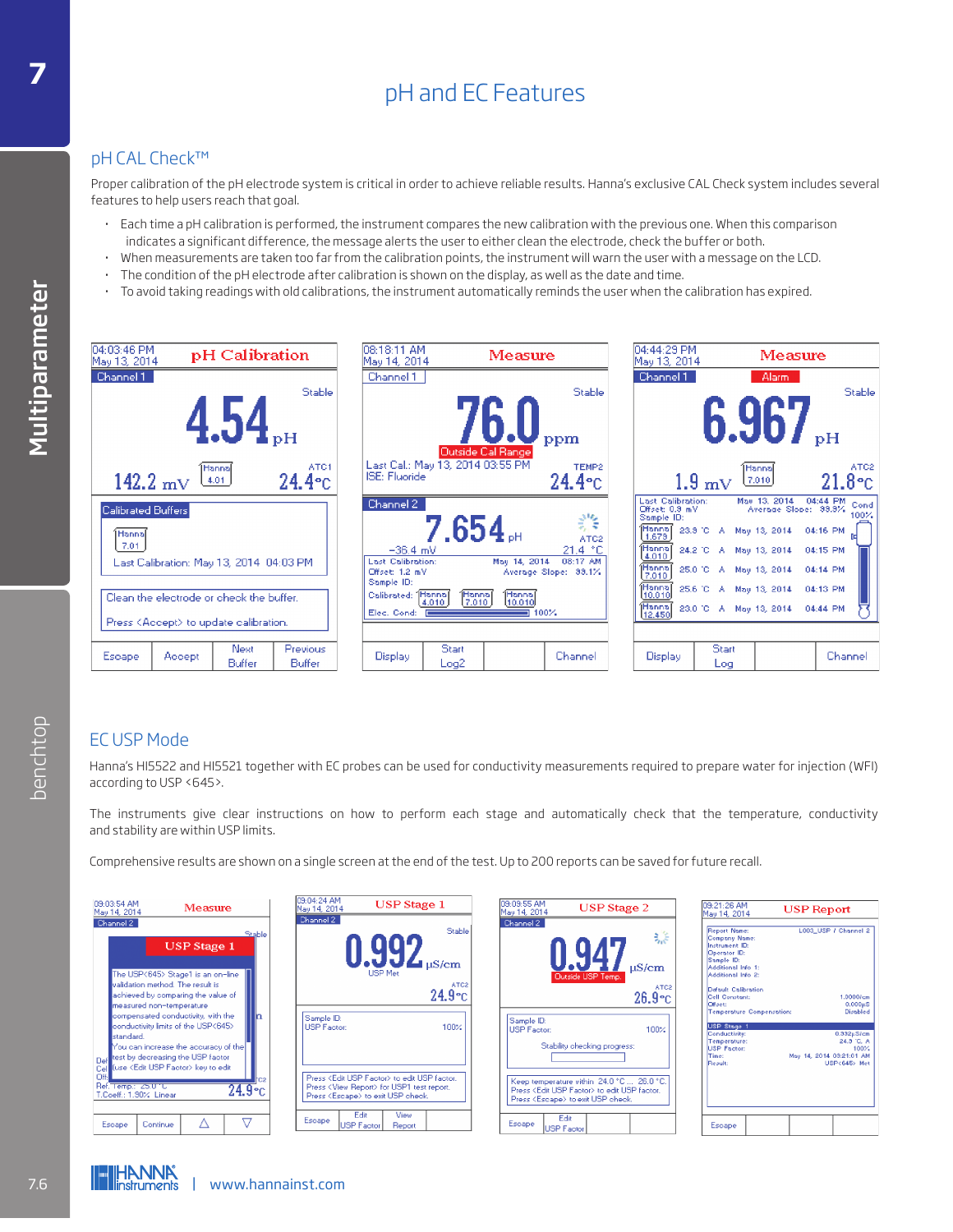# ISE Features

## ISE Incremental Methods

Ion concentration determinations with ISEs can be made faster and easier using the streamlined incremental methods.

Incremental methods involve adding a standard to a sample or sample to a standard and detecting the mV change that occurs due to the addition, and this difference determines the concentration. Historically the user would use mathematical equations to determine the ion concentration of the sample; the HI5522, sample concentrations are calculated automatically and then logged into an ISE method report; up to 200 reports can be saved for future recall. The entire process can be repeated on multiple samples without reentering sets of parameters. Reports can be printed using HI92000 PC software.

Incremental method techniques can reduce errors from variables such as temperature, viscosity, pH or ionic strength. The electrodes remain immersed throughout the process, thus reducing measurement time as well as eliminating sample carry over and its associated errors.

Known Addition, Known Subtraction, Analyte Addition, and Analyte Subtraction methods are standard method choices provided by the HI5522.



#### *First Step*

The first step in performing an incremental method analysis is to enter the required parameters including sample, ISA and standard volumes, as well as standard concentration and stoichiometric factor.

When repeating the analysis on another sample, the parameters do not need to be reentered.

| 08:09:43 AM<br>May 14, 2014                                                     |                                                                                        | Known Addition                                                             |                                                        |
|---------------------------------------------------------------------------------|----------------------------------------------------------------------------------------|----------------------------------------------------------------------------|--------------------------------------------------------|
| Channel 1                                                                       |                                                                                        | $10.5$ and                                                                 | Stable<br><b>TFMP1</b><br>21.7 °C                      |
|                                                                                 |                                                                                        | <b>First Step</b><br><b>First Reading</b><br>Second Step<br>Second Reading |                                                        |
| Sample Volume:<br>ISA Buffer Vol. :<br><b>Reagent Volume:</b><br>Reagent Conc.: |                                                                                        |                                                                            | $100,000$ mL<br>$2.000$ mL<br>$2.000$ mL<br>$1000$ ppm |
| step.                                                                           | Press <read> to memorize the current<br/>reading and to pass to the next method</read> |                                                                            |                                                        |
| Escape                                                                          | Read                                                                                   |                                                                            |                                                        |

#### *Sequence of Readings*

Once the variables are entered, the user is guided step-by-step through the measurement process.

The initial mV measurement is made before the addition; next is the addition, followed by the second mV measurement.

| 08:11:14 AM<br>May 14, 2014                                                                                                                     |                    | <b>ISE Results</b>                                                                                       |                                                                                                  |
|-------------------------------------------------------------------------------------------------------------------------------------------------|--------------------|----------------------------------------------------------------------------------------------------------|--------------------------------------------------------------------------------------------------|
| Channel 1                                                                                                                                       |                    | $35.9$ <sub>ppm</sub>                                                                                    |                                                                                                  |
| Sample ID:<br><b>Calculated Slope:</b><br>Reading 1:<br>Reading 2:<br>Sample Volume:<br><b>Reagent Volume:</b><br>ISA Volumer<br>Reagent Cond.: |                    |                                                                                                          | 100.1%<br>10.5 mV<br>$-0.4$ mV<br>$100.000$ mL<br>$2.000$ mL<br>$2.000 \text{ mL}$<br>$1000$ ppm |
|                                                                                                                                                 | measurement panel. | Press <direct measure=""> to return in main<br/>Press <save> to log the current results.</save></direct> |                                                                                                  |
| Direct                                                                                                                                          | Saue               | Fair                                                                                                     | Start                                                                                            |

#### *Results*

The results are automatically calculated and shown together with all the parameters used.

At this time, results can be saved into an ISE Methods Report and printed using the HI92000 PC software. Manuscript Christian Control Christmas Control Christmas The results are automatically calculated and<br>shown together with all the parameters used.<br>At this time, results can be saved into an<br>ISE Methods Report and printed u



• Low Profile · HI5522 features a low profile with an ideal viewing angle



Multiparameter

Multiparamete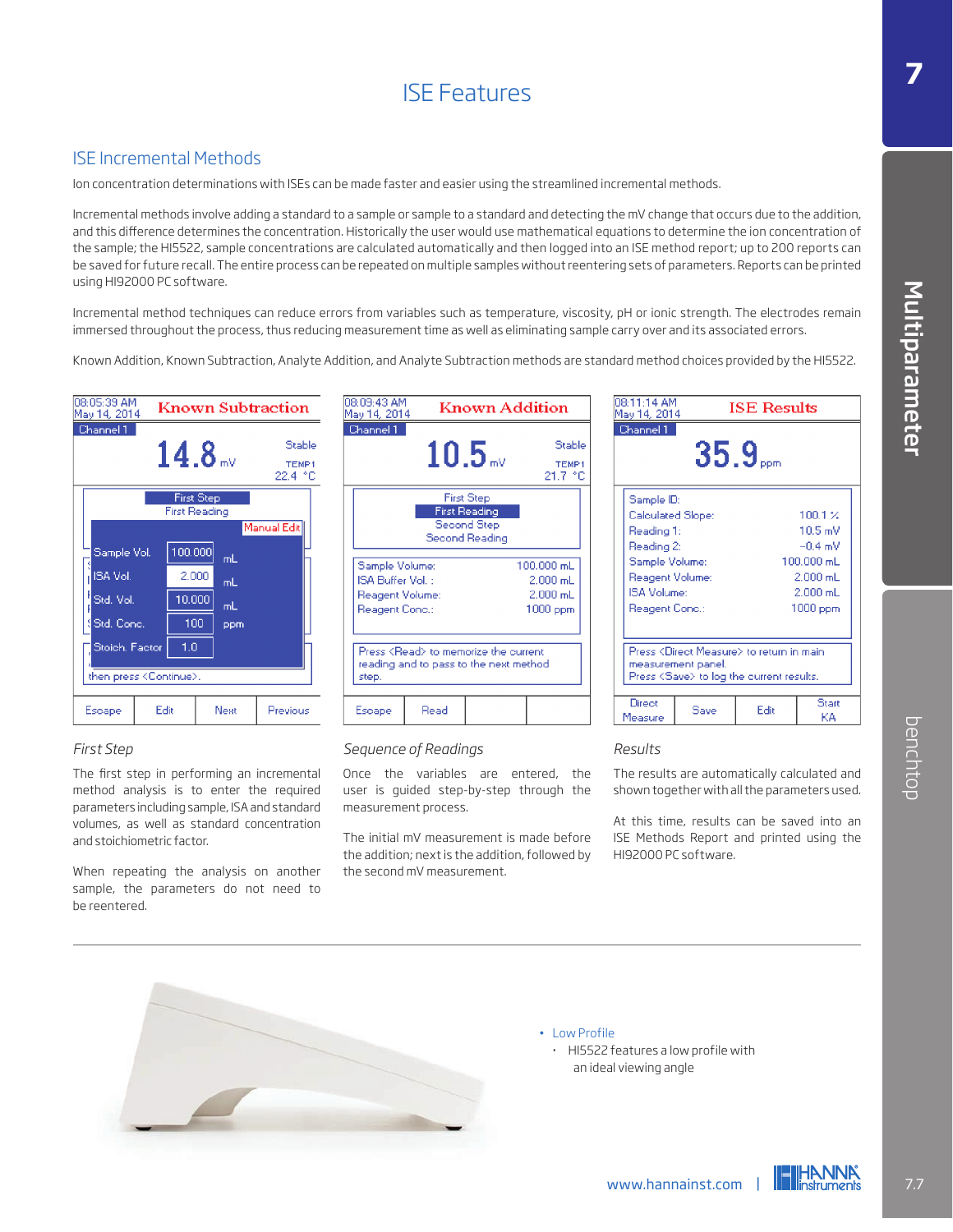## Additional Features by Screen **<sup>7</sup>**













Basic Display **Simultaneous Dual-Channel Graphing** Real-Time Logging Simultaneous Dual-Channel Graphing



## Dual Channels

The two measurement channels of the HI5522 are galvanically isolated to eliminate noise and instability.

In ISE mode, this instrument provides a choice of several incremental methods. Communication is via opto-isolated USB.